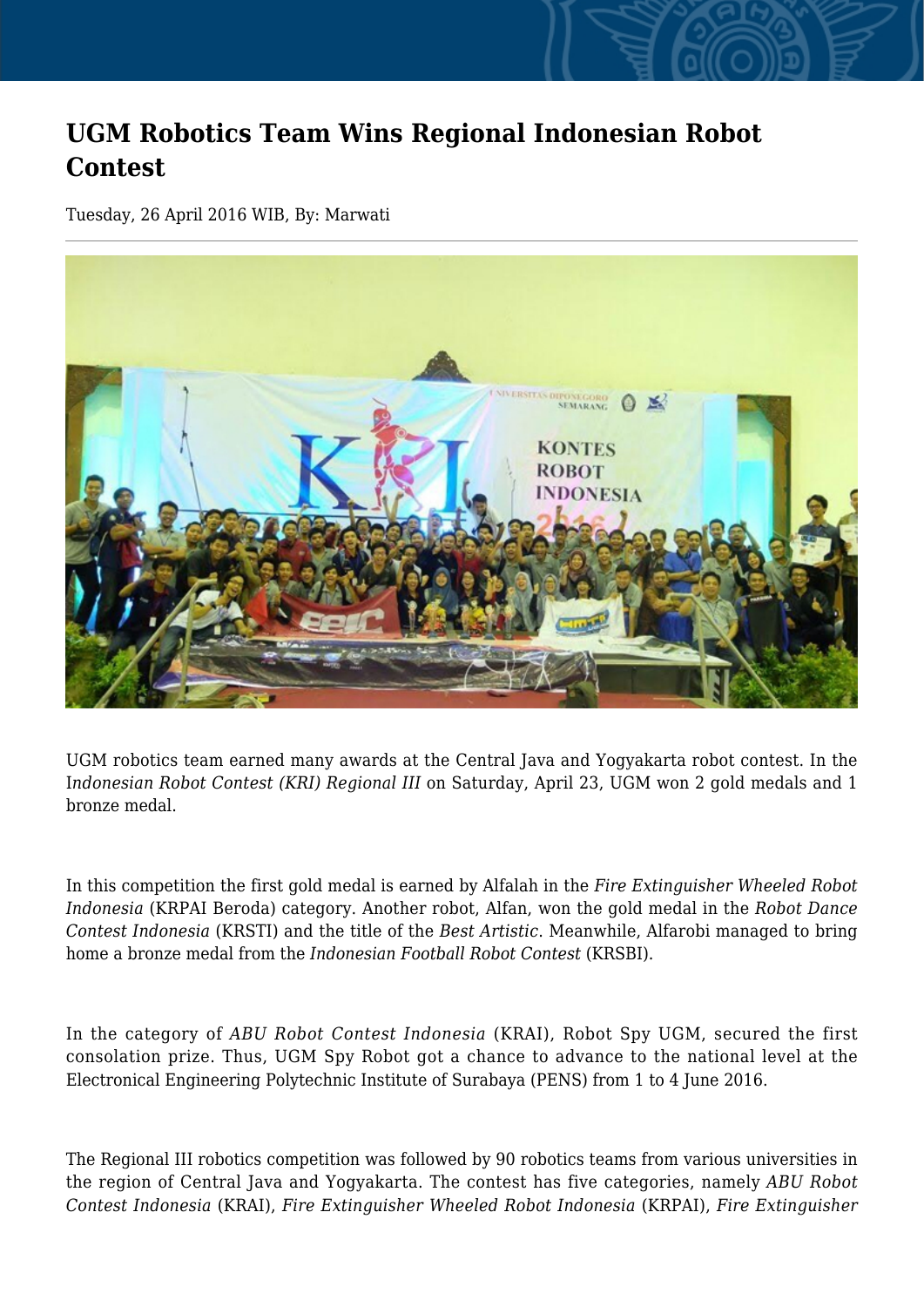*Legged Robot Indonesia* (KRPAI), *Robot Dance Contest Indonesia* (KRSTI), as well as *Indonesian Football Robot Contest* (KRSBI).

Chief Executive of Gadjah Mada Robotics Team (GMRT), Falanas Farhan, said that during the competition his team did not encounter significant obstacles. They just need to make adjustments and adaptations of robots on the field before the competition.

"Alfalah Robot won the KRPAI category due to its capability to locate and extinguish a number of fires as well as rescuing victims quickly," he explained on Tuesday (26/4) at UGM.

While Alfan robot that competed in KRSTI managed to win because of its ability to show the elegant and graceful Betawi mask dance. Moreover, it also has an attractive design that won the award for the best artistic.

"Alfan Robot could also provide a movement where it took the mask which is located behind the robot's head and wore it," said Falanas Farhan.

GMRT manager, Dr. Rahmat Sriwijaya, said that this time UGM sent five robotics teams to compete in all categories. Thanks to the efforts and hard work of UGM robotics team, they won numerous categories. "UGM is the university with most prize titles in the competition," he explained.

According to Rahmat, this success is due to the excellent teamwork of students and lecturers and university's support in the form of funds for the procurement of components and research in the development of robots.

Meanwhile, Head of Student Creativity of Student Affairs Directorate, Dr. Ahmad Agus Setiawan, appreciated the UGM robotics team. This achievement is the result of the synergy of the students and lecturers of the Department of Electrical Engineering and Information Technology, Department of Mechanical and Industrial Engineering, Department of Nuclear Engineering and Physics Engineering, Department of Computer Science and Electronics at Faculty of Mathematics and Natural Sciences, and the Department of Electrical Engineering and Information Technology in Vocational School, in addition to the support of the university.

"We will continue to work together to prepare for the UGM robotics team to compete in the national level. We hope that we could go to the international level like previous year," he hoped.